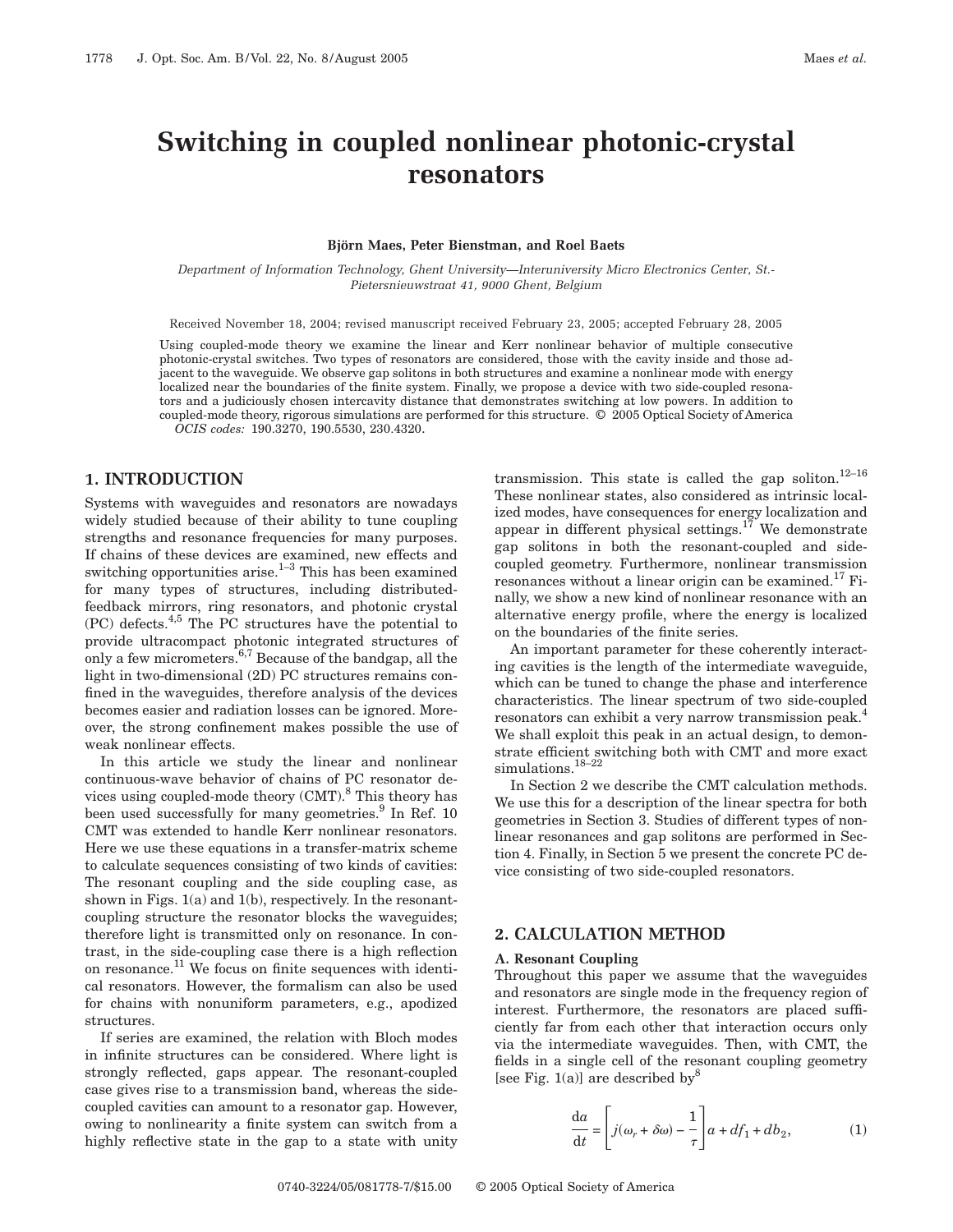$$
b_1 = \exp(j\phi)f_1 + da\,,\tag{2}
$$

$$
f_2 = \exp(j\phi)b_2 + da. \tag{3}
$$

Here *a* denotes the complex cavity-mode amplitude, whereas  $f_1$  and  $f_2$  ( $b_1$  and  $b_2$ ) denote the forward (backward) waveguide Bloch-mode amplitudes. The cavity lifetime is  $\tau$  and the resonance frequency is  $\omega_r$ , with *Q*  $=\tau \omega_r/2$ . In the previous  $d=j \exp(j\phi/2)/\sqrt{\tau}$ , where the phase  $\phi$  depends on the waveguide and the PC reflection properties.  $\delta\omega$  indicates the nonlinear resonance frequency shift:

$$
\delta \omega = -\frac{|a|^2}{P_0 \tau^2},\tag{4}
$$

where  $P_0$  is the characteristic nonlinear power of the cavity.<sup>10,23</sup> The amplitudes are normalized so that  $|a|^2$  is equal to the energy in the resonator and  $|f_i|^2(|b_i|^2)$  indicates the power in the forward (backward) mode of waveguide *i*. The previous equations are valid for resonator modes with a vertical mirror plane through the center, e.g., monopoles. These equations are adjusted for modes with a vertical nodal plane, e.g., horizontal dipoles, by changing the sign of the last term in Eqs.  $(1)$  and  $(3)$ . Here we will work in the cw regime, so d/d*t* is simply replaced by  $j\omega$  in Eq. (1). In this regime we can analyze the possible states of the system. Specific excitations to reach or avoid the states need to be examined in the time domain.<sup>11</sup>

In the resonant-coupled geometry it is easy to concatenate cells with a transfer-matrix approach. We work from right to left, after fixing the output power. With Eq.  $(3)$  we determine  $\alpha$ , which we then use in Eq.  $(1)$  to obtain  $f_1$ . Finally, with Eq. (2) we get  $b_1$ . In this way we calculate noniteratively through a chain of nonlinear resonators. Note that both the stable and unstable states can be determined.

#### **B. Side Coupling**

In the side-coupling geometry [see Fig. 1(b)] an analogous set of equations is derived:



Fig. 1. Two geometries with resonator and waveguide amplitudes. (a) Resonant-coupled structure, (b) Side-coupled structure.

$$
\frac{da}{dt} = \left[ j(\omega_r + \delta \omega) - \frac{1}{\tau} \right] a + df_1 + db_2, \tag{5}
$$

$$
f_2 = \exp(j\phi)f_1 + da\,,\tag{6}
$$

$$
b_1 = \exp(j\phi)b_2 + da\,. \tag{7}
$$

Again  $d = j \exp(j\phi/2) / \sqrt{\tau}$ , but here  $\phi = -k_z np$ , with  $k_z$  as the waveguide-mode propagation constant, *n* as the number of periods and *p* as the PC period. Note that these equations are equivalent to a model of a ring resonator adjacent to two waveguides.<sup>24</sup>

A direct transfer-matrix approach is possible here only for linear resonators. Calculating a nonlinear series has to be done differently. With Eqs. (5) and (6) we obtain a nonlinear equation with  $f_2$ ,  $b_2$ , and  $a$ . With the fixed  $f_2$ and  $b_2$  and starting from a guess resonator amplitude  $a$ , we can iteratively solve this equation with, e.g., Newton– Raphson. Finally, using Eqs. (6) and (7) we obtain the fields  $f_1$  and  $b_1$  on the left side of the cell.

## **3. LINEAR TRANSMISSION**

In this section we give an overview of the linear transmission spectra for both geometries. Here, the two main parameters are the number of resonators *N* and the phase  $\phi$ . We can fix this phase to a desired value by adjusting the number of waveguide periods in a cell, as the spectra are  $2\pi$  periodic in  $\phi$ . Of course, the cw calculations will accurately represent short-pulse excitations only if the structure is sufficiently short. Furthermore, because of fabrication and loss issues, actual designs need a minimum number of periods.

The spectra in this section ignore dispersion. For real PC structures the main effect is waveguide dispersion. However, this  $k_z$  dependence on  $\omega$  can be included. Moreover, with high-*Q* resonators it is sufficient to use a constant  $k_z$  or a linear  $k_z(\omega)$  function. Without dispersion the spectra are only symmetric around  $\omega_r$ , if  $\phi = n\pi$  or  $\phi$  $=\pi/2+n\pi$  (where *n* is an integer). These values represent the special cases. Spectra calculated in this section are plotted versus  $\delta = \tau(\omega - \omega_r)$ .

#### **A. Resonant Coupling**

Now we discuss the resonant-coupling case in more detail. In general the transmission spectrum consists of *N* peaks that shift in function of  $\phi$ . Only the central peak at  $\omega_r$  remains stationary. If  $\phi = \pi/2$  these peaks are closest together, as shown in Fig. 2. For even values of *N* the central two peaks coalesce into one broader peak. As  $\phi$ approaches 0 the *N*−1 nonstationary peaks move (infinitely) farther away from  $\omega_r$ . In the case of  $N=2$ , e.g., one can calculate that the position of the moving peak varies as  $\delta_{\text{peak}}$ =-cot  $\phi$ . When  $\phi$ =0 all resonators have the same magnitude and the same (or opposite) phase; they behave as one cavity. For this case several spectra are shown in Fig. 3. They are simply proportional to the spectrum of one resonator, and have a width  $1/(N\tau)$ .

When *N* increases the situation becomes comparable with infinite structures, and we can use Bloch modes. These are studied via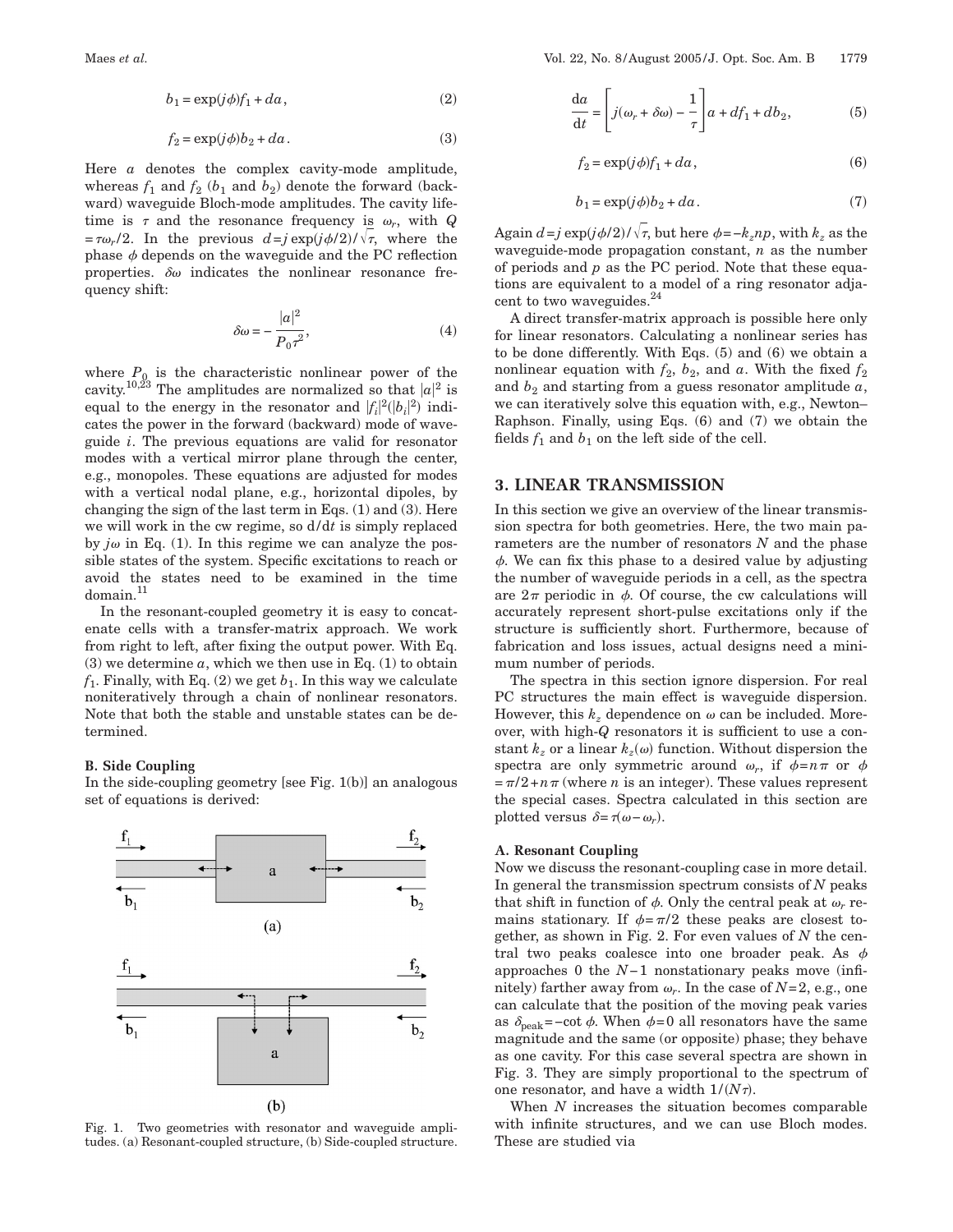

Fig. 2. Transmission spectra for resonant coupled geometry with  $\phi = \pi/2$  and *N*=1, 2, and 5.



Fig. 3. Transmission for resonant coupling. *N*=1 is indicated, whereas curves (a) and (b) correspond to  $N=2$  but with  $\phi=0$  and  $\phi$ =−0.15 $\pi$ , respectively.

$$
\begin{bmatrix} f_2 \\ b_2 \end{bmatrix} = \exp(j\beta \Lambda) \begin{bmatrix} f_1 \\ b_1 \end{bmatrix} = \mathbf{T} \cdot \begin{bmatrix} f_1 \\ b_1 \end{bmatrix},
$$
 (8)

where  $\beta$  is the Bloch-mode propagation constant and  $\Lambda$  is the length of a unit cell. This cell must not be confused with a period of the waveguide but corresponds to an entire element of the chain as depicted in Fig. 1(a). The transfer matrix  $T$  is obtained from Eqs.  $(1)$ – $(3)$ . In a bandgap, the amplitude of its eigenvalues are smaller than 1 or, equivalently,  $\beta$  has a nonzero imaginary part. The resulting diagram with the resonator transmission regions is shown in Fig. 4 and agrees with the finite results of, e.g.,  $N=5$  in Fig. 2. The center separating curve corresponds to tan( $\phi/2$ ) The case  $\phi=0$  is again highlighted as a special value.

## **B. Side Coupling**

There are many similarities between the side-coupling and resonant-coupling structures. Indeed, for a singleresonator reflection and transmission are exchanged, immediately exposing the duality. Thus the resonator transmission band of the previous section becomes a resonator reflection band or resonator gap. However, specific features will become apparent.<sup>4</sup> Here, the transmission spectrum of *N* resonators has *N*−1 peaks with unity transmission, see Fig. 5. For  $\phi = \pi/2$  these peaks are evenly

distributed, one half on the lower edge, the other half on the upper edge. For even numbers one peak moves to infinity at this phase. If  $\phi$  decreases from  $\pi/2$  to 0, the maximum peaks first shift to one side of  $\omega_r$ , then gradually disappear at  $\omega_r$ . Before dissolving, these peaks become extremely small, as shown in Figs. 6 and 7. At  $\phi = 0$  the spectra are proportional to the dip for  $N=1$  with width  $N/\tau$ . We will exploit the narrow resonances with small  $\phi$  for nonlinear switching in Section 5. Here, we give a simple description of this peak for two resonators. The transmission is calculated for  $N=2$  from Eqs. (5)–(7):

$$
T = \frac{\delta^4/(4\cos^2\phi)}{\delta^4/(4\cos^2\phi) + (\delta - \tan\phi)^2}.
$$
 (9)

For small  $\delta \lessdot 1$  and  $\phi \lessdot 1$  this describes a Lorentzian peak around tan  $\phi$  with width proportional to  $\delta^4$ . These maxima are Fabry–Perot resonances that also appear in nonuniform grating structures.25

Using the Bloch relation Eq. (8) but with the transfer matrix from Eqs.  $(5)$ – $(7)$  we can determine the resonator gaps in function of  $\phi$ . The transmission band of the previous section directly corresponds to the resonator gap here, so we can use the same diagram of Fig. 4.



Fig. 4. Bloch mode results. For the resonant-coupled structure the shaded region indicates the transmission band; for the sidecoupled geometry it represents the resonator gap.



Fig. 5. Transmission spectra for side-coupled geometry with  $\phi = \pi/2$  and *N*=1, 2, and 5.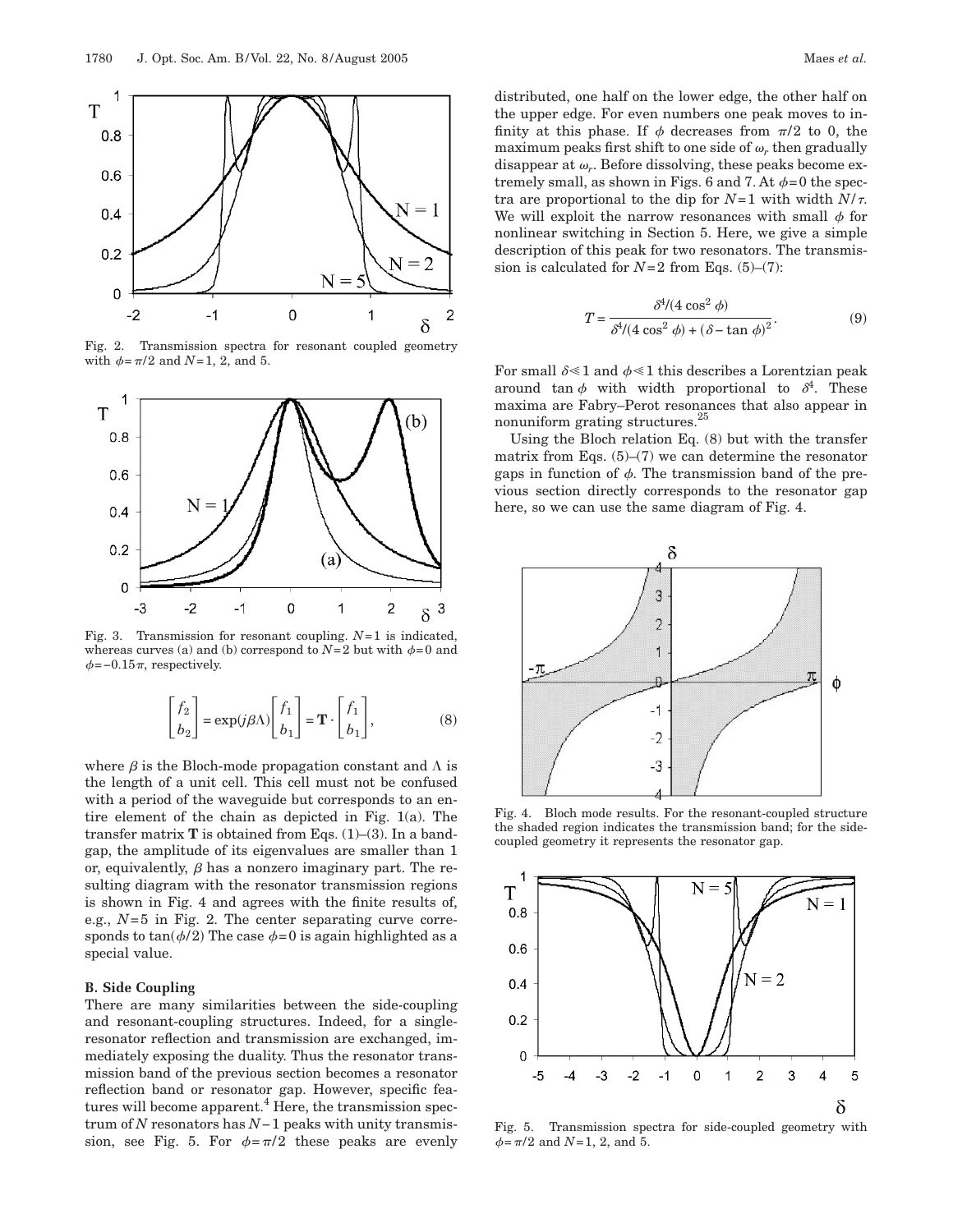## **4. GAP SOLITONS AND NONLINEAR RESONANCES**

Generally speaking, when there is a frequency gap of some origin, light is exponentially dampened in the structure. However, in nonlinear media when the field has the required strength and shape, it is able to propagate through the gap with complete transmission. Such field excitations are called gap solitons, and they appear in both finite and infinite settings. Chen and  $Mills^{12}$  were the first to theoretically report gap solitons in finite distributed Bragg reflectors, but these solitons appear in nu-



Fig. 6. Transmission for side coupling with  $\phi = 0.1 \pi$  and  $N=4$ .



Fig. 7. Transmission for side coupling with  $\phi=0.025\pi$  and *N*=2.



Fig. 8. Fundamental gap solitons for resonant-coupling (solid curve) and side-coupling (dashed curve) geometry, with necessary input powers  $0.94 \times 10^{-4}P_0$  and  $1.08 \times 10^{-4}P_0$ , respectively.  $a_i$  is the amplitude of resonator number *i*. The energy profiles follow a square hyperbolic secant curve.



Fig. 9. Resonator energy profile of the nonlinear switching mode for 20 side-coupled cavities. The dashed curve shows the corresponding linear resonance profile at  $\delta = -1.3$ , normalized according to the maximum nonlinear value. The solid curve shows the nonlinearly adjusted resonance with  $\delta = -1.6$  and input power  $0.6P_0$ .

merous other systems. $^{13-16}$  Here, we find the same type of fundamental gap solitons in both geometries.

In Fig. 8 we show the hyperbolic secant profiles of the resonator amplitudes for *N*=21. For the calculations in this section we use  $Q=1000$ ,  $P_0=0.5\times10^5$  W/m,  $\omega_r=0.4$  $\times$ (2 $\pi c/p$ ), and p=0.6  $\mu$ m. We choose  $\delta$ =-1.05 for the resonant-coupled case and  $\delta = 0.95$  for the side-coupled case. These frequencies are near the upper frequency edge of the gap with  $\phi = \pi/2$ , so in combination with positive nonlinearity, gap soliton switching is possible. The higher-order, multiple-hump modes can also be observed in these systems.

The previous modes develop from linear transmission maxima. Small detuning from the linear peak gives a profile of the nonlinear mode that is similar to the linear profile. By increasing the detuning the nonlinear mode evolves into the hyperbolic secant shape, because the center maximum acts as a nonlinear energy trap for the field. The same idea can be applied to find other types of nonlinear modes. Therefore we turn our attention to the peaks in the spectrum of side-coupled resonators near  $\phi$  $=0$ , see Fig. 6. The rightmost peak in this spectrum has a profile with a minimum in the center and two maxima on the input and output boundaries. This is different from the gap solitons, and indeed allows for energy localization near the interfaces. In order to have reasonable contrast switching we choose  $\phi$  to locate the peak near the left side of  $\omega_r$ . This is possible, as it is the last peak to disappear as  $\phi$  approaches zero from the negative side. With  $\phi$ =  $-0.005\pi$  and *N*=20, a linear maximum is located at  $\delta$ =  $-1.3$ . We switch from  $\delta = -1.6$  with transmission  $T = 0.34$ toward this state. The nonlinear mode profile, together with the normalized original linear profile, is shown in Fig. 9. Clearly the nonlinearity adjusts the mode, creating a different profile with energy near the edges.

In contrast, resonances from a purely nonlinear origin are also possible.<sup>17</sup> In Fig. 10 we show the transmission versus  $\delta$  for a certain fixed input power in a resonantly coupled system of five resonators. The same parameters as above are used, so  $Q=1000$ ,  $P_0=0.5\times10^5$  W/m,  $\omega_r$  $=0.4\times(2\pi c/p)$ , and  $p=0.6\ \mu$ m. We choose  $\phi=\pi/2$  in order to have a large bandgap region. The branch with maximum transmission near (a) has no linear origin. It actually consists of two nearby curves, and the one with high-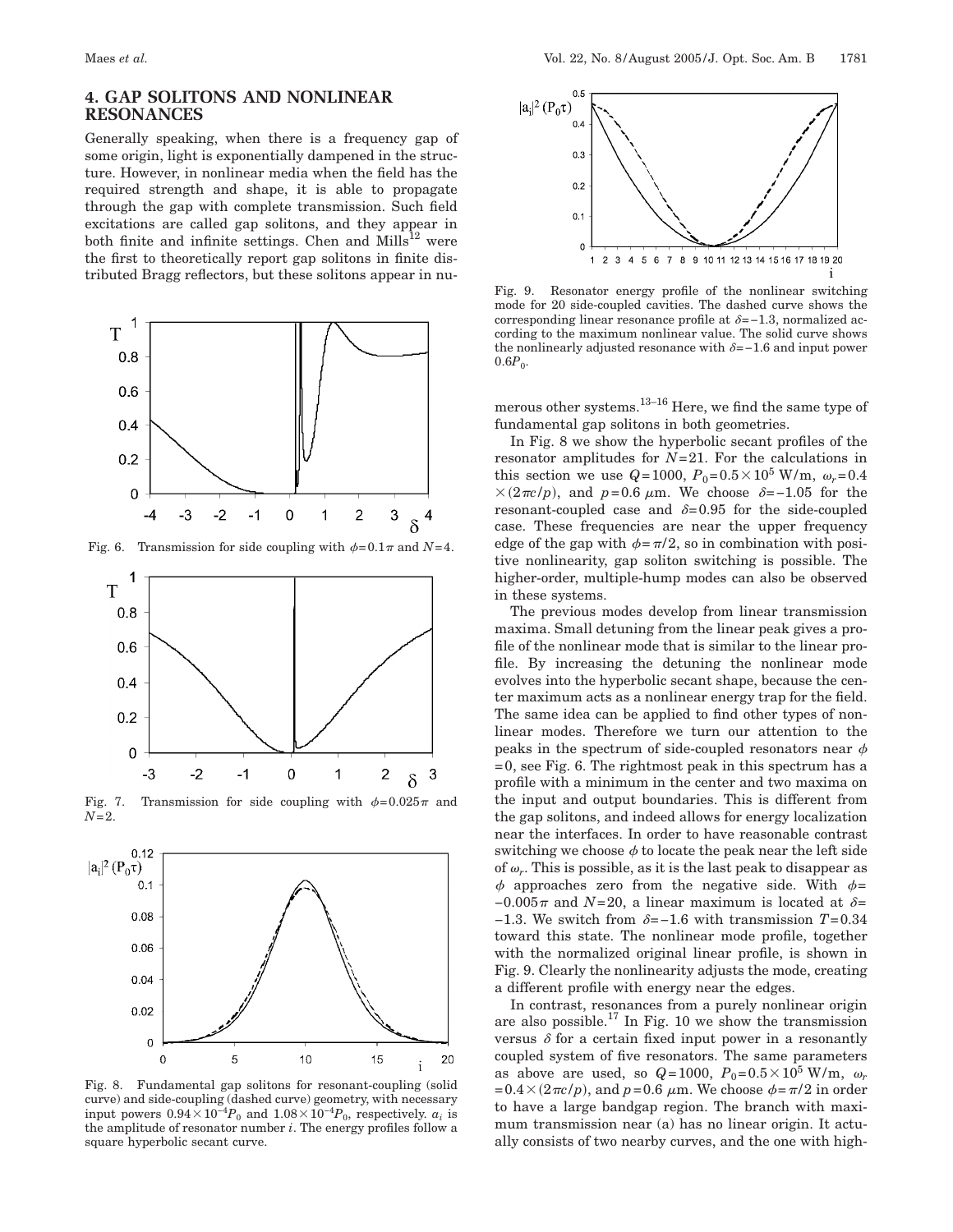

Fig. 10. Transmission versus  $\delta$  for a resonant coupled system with  $N=5$  at fixed input power 0.02 $P_0$ . The gap soliton originating from a nonlinear resonance is indicated by (a), and the energy profile  $|a_i|^2$  is shown in the inset.



Fig. 11. Transmission versus  $\delta$  for a side-coupled system with  $N=5$  at fixed-input powers  $P_1=0.08P_0$  (circles) and  $P_2=0.09P_0$ (crosses). The linear transmission is also shown with a solid curve.

est transmission is stable. The inset in Fig. 10 shows the energy profile of the gap soliton state indicated by (a) in the figure. Note that by increasing the input power, the maximum (a) moves to the right. Eventually it reaches and interacts with the gap soliton of linear origin. Transmission then drops below one, so these soliton states no longer exist above this power threshold.

We have also found these nonlinear transmissions in side-coupled systems; they show the same behavior as in the other geometry. This is presented in Fig. 11, where we use the same parameters. The transmission with two different input powers and the linear curve is plotted. The purely nonlinear states in the gap are evident. The interaction with the gap soliton of linear origin is visible at input power  $P_2$ .

In this section we gave an overview of possible nonlinear states in both systems. We will now turn our attention to a more concrete switching example.

## **5. SWITCHING**

Here we focus on two side-coupled resonators and look at the switching opportunity of the narrow peak appearing with small  $\phi$ ; see Fig. 7. We design a PC structure and calculate the linear and nonlinear characteristics with rigorous simulations. For this purpose we use the modeexpansion method and a nonlinear extension. $18-22$ 

The structure is shown in Fig. 12. The PC is a square lattice with period  $p=0.6 \mu m$  of square rods with diameter  $d=0.4p$ . The rods have index 3.5 in an air background. A waveguide is formed by removing a row of rods. The two larger rectangles create the resonators and have sides *p* and 0.48*p*. We use TM polarization, thus with one electric field component parallel to the rods. The linear transmission for one and two resonators is plotted in Fig. 13, both with CMT and with mode expansion. From the single-resonator transmission we get  $\omega_r$ =0.3668767  $\times$  (2 $\pi c/p$ ) and  $\tau$ =19475.8/(2 $\pi c/p$ ). Thus the resonator has  $Q = \omega_r \tau/2 = 3573$ . In the region around  $\omega_r$  the waveguide phase is −*kzp*=−1.6731. With a cell of thirteen periods, and thus twelve periods between the resonators, the phase equals  $\phi$ =0.2408. The CMT curve with these parameters agrees well with the exact simulations.

For the nonlinear CMT calculations we need the characteristic power  $P_0$  of the resonator. This power can be determined from an integral or a fitting to a nonlinear input–output curve from rigorous simulations.11 We used the latter approach and obtained  $P_0$ =0.32086 $\times$ 10<sup>4</sup> W/m. Here the resonator rectangle is considered nonlinear, with Kerr coefficient  $n_2=2\times10^{-19}$  m<sup>2</sup>/V<sup>2</sup>. The nonlinear index change is  $n_2$ **E** $|^2$ , with **E** as the electric field.

Then we performed nonlinear exact simulations with two resonators separated by twelve periods. We choose  $\omega = 0.366883(2\pi c/p)$ , which is next to the transmission maximum. The bistable transmission curve is shown in Fig. 14 and agrees with the CMT calculations. It is clear from the scale in the figure that lower powers are required for switching than with one resonator. Of course, two resonators have twice the amount of nonlinear material, but the main reason is the narrow maximum. Although this peak is only approximately Lorentzian, its fitted  $Q$  is  $\sim$  40 times larger than the  $Q$  of one resonator. Because  $P_0$  is proportional to the inverse square of  $Q$ , we can estimate the characteristic power of our device to be 3 orders of magnitude smaller and thus more power efficient. The previous argument is more concrete if we compare the input power at the bistability threshold of one and two resonators. However, this comparison is not strict, because the systems have different nonlinear behavior. For one resonator bistability appears if  $\delta < -\sqrt{3}$ , so we choose  $\delta = -\sqrt{3}$  and obtain at the switching point (where the transmission decreases rapidly)  $P_{in} = 1.347 P_0$ . For the device with two resonators the bistability threshold is  $\omega = 0.3668863 \times (2\pi c/p)$  and at the switching point

|  |  |  |  |  |  |  |  |  |  |  | 0000000000000000000000    |  |
|--|--|--|--|--|--|--|--|--|--|--|---------------------------|--|
|  |  |  |  |  |  |  |  |  |  |  | 0000000000000000000000    |  |
|  |  |  |  |  |  |  |  |  |  |  | 00000000000000000000000   |  |
|  |  |  |  |  |  |  |  |  |  |  | 0000000000000000000000    |  |
|  |  |  |  |  |  |  |  |  |  |  |                           |  |
|  |  |  |  |  |  |  |  |  |  |  | 0000000000000000000000    |  |
|  |  |  |  |  |  |  |  |  |  |  | 0000000000000000000000000 |  |
|  |  |  |  |  |  |  |  |  |  |  |                           |  |

Fig. 12. Structure of the PC switching device. The electric field at the transmission maximum is superimposed. Because of high *Q* the waveguide field is very small compared with the resonator fields.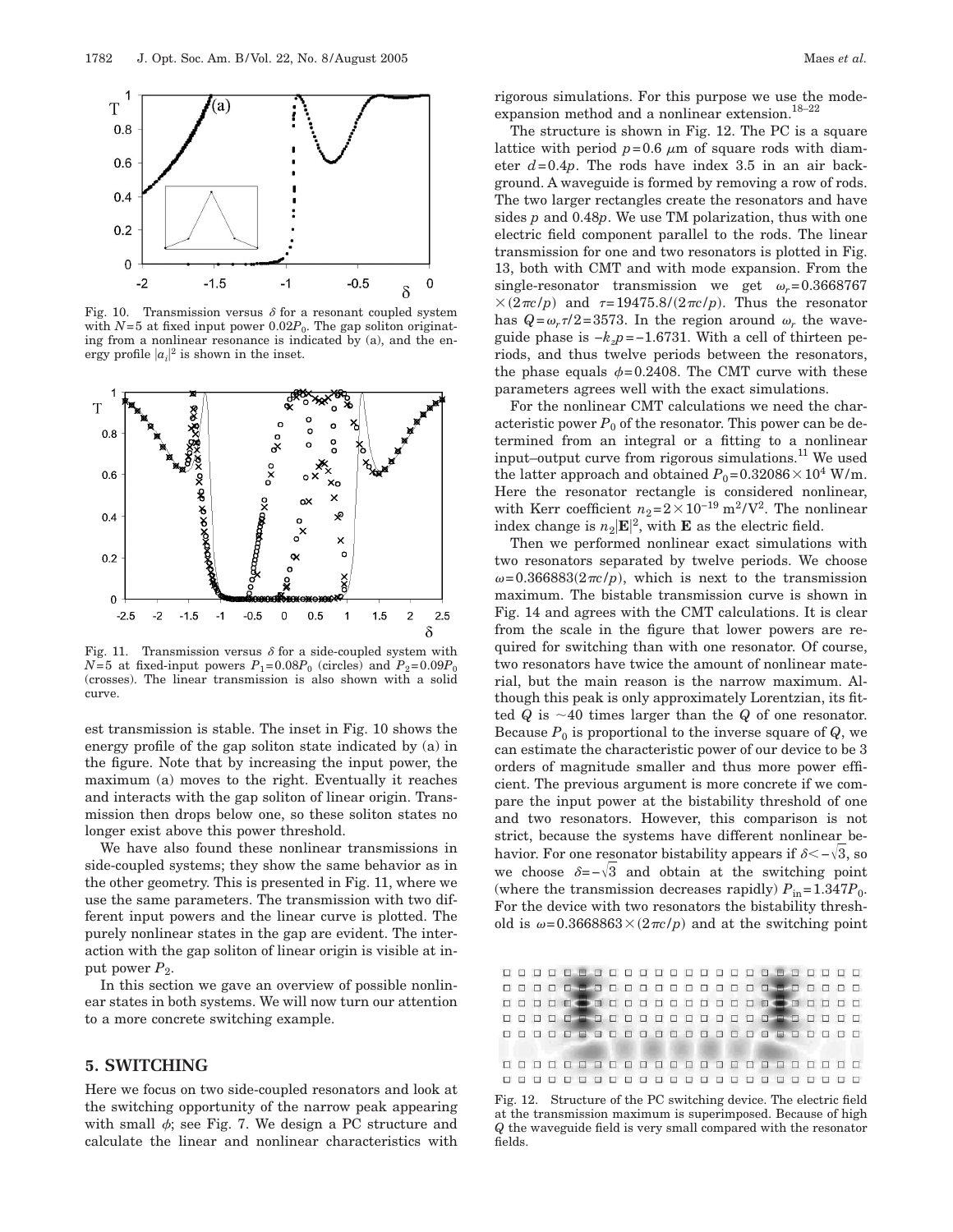

Fig. 13. Linear transmission for one and two resonators. The dashed (solid) curve represents the CMT calculations, whereas the circles (dots) show the rigorous simulations for one (two) resonator(s), respectively.



Fig. 14. Output power versus input power for the two-resonator device at  $\omega = 0.366883(2\pi c/p)$ . The CMT calculation is shown with a solid curve, the dots represent rigorous simulations.

(where transmission increases rapidly)  $P_{in}=2.52$  $\times 10^{-3}P_0$ . This corresponds indeed with a factor 10<sup>3</sup>.

# **6. CONCLUSION**

The CMT is a flexible tool for study of a large variety of linear and nonlinear devices. In further work, one can use the framework defined above to include, e.g., apodization or reflecting waveguide sections with Fano-type transfer functions.<sup>8</sup> Here, we examined series of resonators inside or adjacent to the waveguide. In both systems gap solitons were observed. In addition we found solitons originating from a nonlinear resonance. In the side-coupled geometry we observed a new nonlinear mode with energy located at the boundaries. With a correctly chosen interresonator distance, a narrow linear transmission peak in the spectrum of two side-coupled resonators appears. We designed a PC device to exploit the nonlinear switching near this peak and demonstrated its efficient operation with both CMT and rigorous calculations.

## **ACKNOWLEDGMENTS**

Björn Maes and Peter Bienstman acknowledge the Flemish Fund for Scientific Research (FWO-Vlaanderen) for a doctoral and postdoctoral fellowship, respectively. Parts of this work were performed in the context of the Belgian DWTC project IAP-Photon.

Björn Maes can be reached by e-mail at bjorn.maes@intec.ugent.be.

#### **REFERENCES**

- 1. S. D. Gupta and G. S. Agarwal, "Dispersive bistability in coupled nonlinear Fabry–Perot resonators," J. Opt. Soc. Am. B **4**, 691–695 (1987).
- 2. H. A. Haus and Y. Lai, "Theory of cascaded quarter wave shifted distributed feedback resonators," IEEE J. Quantum Electron. **28**, 205–213 (1992).
- 3. A. Yariv, Y. Xu, R. K. Lee, and A. Scherer, "Coupledresonator optical waveguide: a proposal and analysis," Opt. Lett. **24**, 711–713 (1999).
- Y. Xu, Y. Li, R. K. Lee, and A. Yariv, "Scattering-theory analysis of waveguide-resonator coupling," Phys. Rev. E **62**, 7389–7404 (2000).
- 5. J. E. Heebner, R. W. Boyd, and Q. H. Park, "SCISSOR solitons and other novel propagation effects in microresonator-modified waveguides," J. Opt. Soc. Am. B **19**, 722–731 (2002).
- 6. W. Bogaerts, D. Taillaert, B. Luyssaert, P. Dumon, J. Van Campenhout, P. Bienstman, D. Van Thourhout, R. Baets, V. Wiaux, and S. Beckx, "Basic structures for photonic integrated circuits in silicon-on-insulator," Opt. Express **12**, 1583–1591 (2004).
- 7. P. Sanchis, J. Garcia, J. Marti, W. Bogaerts, P. Dumon, D. Taillaert, R. Baets, V. Wiaux, J. Wouters, and S. Beckx, "Experimental demonstration of high coupling efficiency between wide ridge waveguides and single-mode photonic crystal waveguides," IEEE Photonics Technol. Lett. **16**, 2272–2274 (2004).
- 8. S. Fan, W. Suh, and J. D. Joannopoulos, "Temporal coupledmode theory for the Fano resonance in optical resonators," J. Opt. Soc. Am. A **20**, 569–572 (2003).
- 9. C. Manolatou, M. J. Khan, S. Fan, P. R. Villeneuve, H. A. Haus, and J. D. Joannopoulos, "Coupling of modes analysis of resonant channel add-drop filters," IEEE J. Quantum Electron. **35**, 1322–1331 (1999).
- 10. M. Soljacic, M. Ibanescu, S. G. Johnson, Y. Fink, and J. D. Joannopoulos, "Optimal bistable switching in nonlinear photonic crystals," Phys. Rev. E **66**, 055601 (2002).
- 11. M. F. Yanik, S. Fan, and M. Soljacic, "High-contrast alloptical bistable switching in photonic crystal microcavities," Appl. Phys. Lett. **83**, 2739–2741 (2003).
- 12. W. Chen and D. L. Mills, "Gap solitons and the nonlinear optical-response of superlattices," Phys. Rev. Lett. **58**, 160–163 (1987).
- 13. S. F. Mingaleev, Y. S. Kivshar, and R. A. Sammut, "Longrange interaction and nonlinear localized modes in photonic crystal waveguides," Phys. Rev. E **62**, 5777–5782 (2000).
- 14. S. Mookherjea and A. Yariv, "Kerr-stabilized superresonant modes in coupled-resonator optical waveguides," Phys. Rev. E **66**, 046610 (2002).
- 15. S. Pereira, P. Chak, and J. E. Sipe, "Gap-soliton switching in short microresonator structures," J. Opt. Soc. Am. B **19**, 2191–2202 (2002).
- 16. P. Xie and Z. Q. Zhang, "Excitation of gap solitons, soliton trains, and soliton sets in finite-sized two-dimensional photonic crystals," Phys. Rev. E **69**, 036601 (2004).
- 17. A. R. McGurn and G. Birkok, "Transmission anomalies in Kerr media photonic crystal circuits: intrinsic localized modes," Phys. Rev. B **69**, 235105 (2004).
- 18. P. Bienstman and R. Baets, "Optical modelling of photonic crystals and VCSELs using eigenmode expansion and perfectly matched layers," Opt. Quantum Electron. **33**, 327–341 (2001).
- 19. CAMFR simulation software is freely available from http:// camfr.sourceforge.net/.
- 20. K. C. Huang, P. Bienstman, J. D. Joannopoulos, K. A. Nelson, and S. Fan, "Phonon-polariton excitations in photonic crystals," Phys. Rev. B **68**, 075209 (2003).